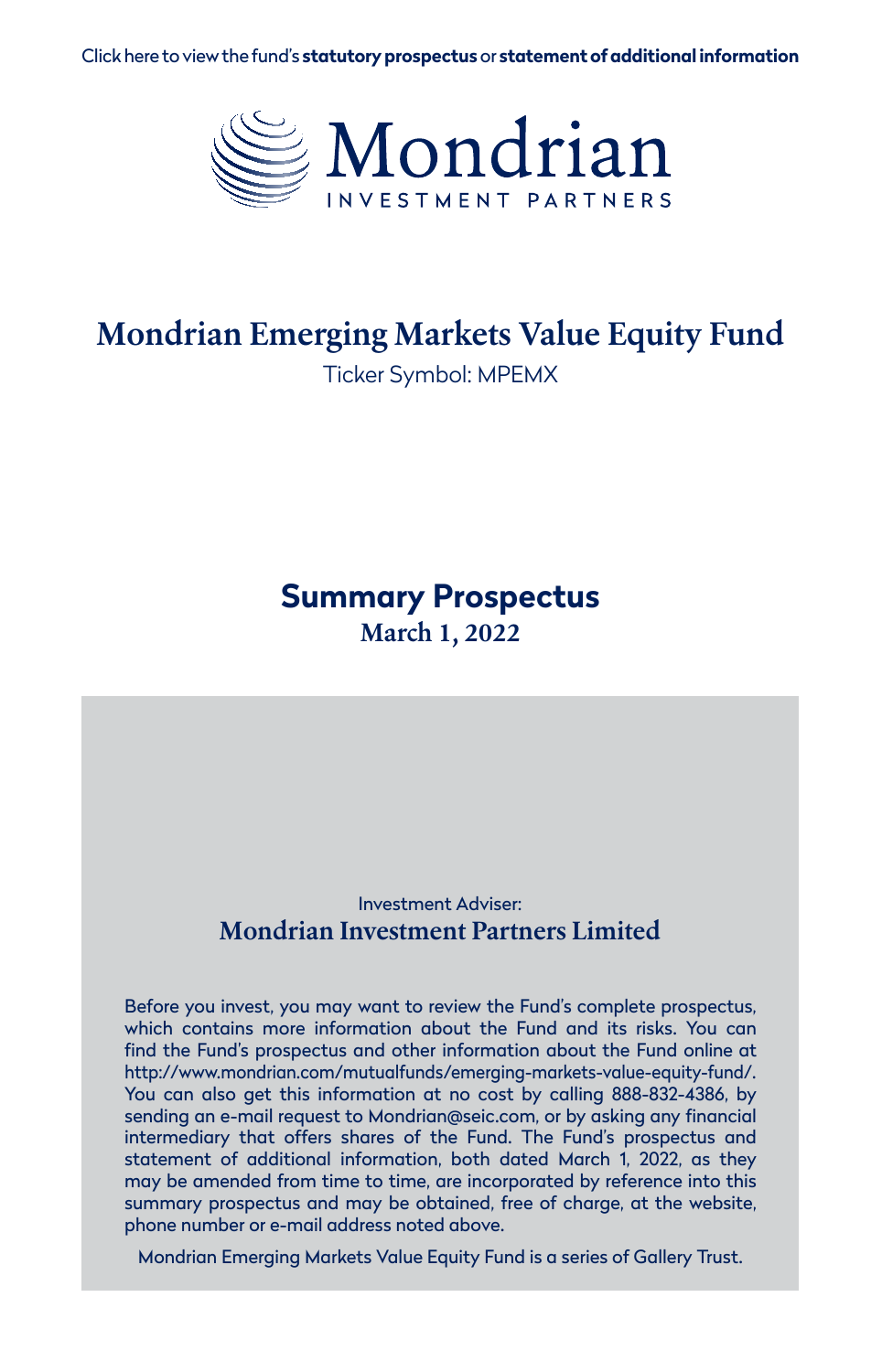# **Mondrian Emerging Markets Value Equity Fund**

## **Investment Objective**

The Mondrian Emerging Markets Value Equity Fund (the "Fund") seeks long-term total return.

## **Fund Fees and Expenses**

This table describes the fees and expenses that you may pay if you buy and hold shares of the Fund. You may be required to pay commissions and/or other forms of compensation to a broker for transactions in shares, which are not reflected in the table or the example below.

*Annual Fund Operating Expenses (expenses that you pay each year as a percentage of the value of your investment)*

| <b>Management Fees</b>                                                                     | 0.75%      |
|--------------------------------------------------------------------------------------------|------------|
| <b>Other Expenses</b>                                                                      | 0.64%      |
| <b>Total Annual Fund Operating Expenses</b>                                                | 1.39%      |
| Less Fee Reductions and/or Expense Reimbursements <sup>1</sup>                             | $(0.47)\%$ |
| Total Annual Fund Operating Expenses After Fee Reductions<br>and/or Expense Reimbursements | በ 92%      |

<sup>1</sup> Mondrian Investment Partners Limited (the "Adviser" or "Mondrian") has contractually agreed to waive fees and reimburse expenses to the extent necessary to keep Total Annual Fund Operating Expenses (excluding interest, taxes, brokerage commissions and other costs and expenses relating to the securities that are purchased and sold by the Fund, acquired fund fees and expenses, other expenditures which are capitalized in accordance with generally accepted accounting principles and non-routine expenses) from exceeding 0.92% of the Fund's average daily net assets until February 28, 2024. This agreement may be terminated: (i) by the Board of Trustees (the "Board") of Gallery Trust (the "Trust"), for any reason at any time; or (ii) by the Adviser, upon ninety (90) days' prior written notice to the Trust, effective as of the close of business on February 28, 2024.

#### *Example*

This Example is intended to help you compare the cost of investing in the Fund with the cost of investing in other mutual funds.

The Example assumes that you invest \$10,000 in the Fund for the time periods indicated and then either redeem or do not redeem your shares at the end of those periods. The Example also assumes that your investment has a 5% return each year and that the Fund's operating expenses are equal to the total annual fund operating expenses after fee reductions and/or expense reimbursements shown in the fee table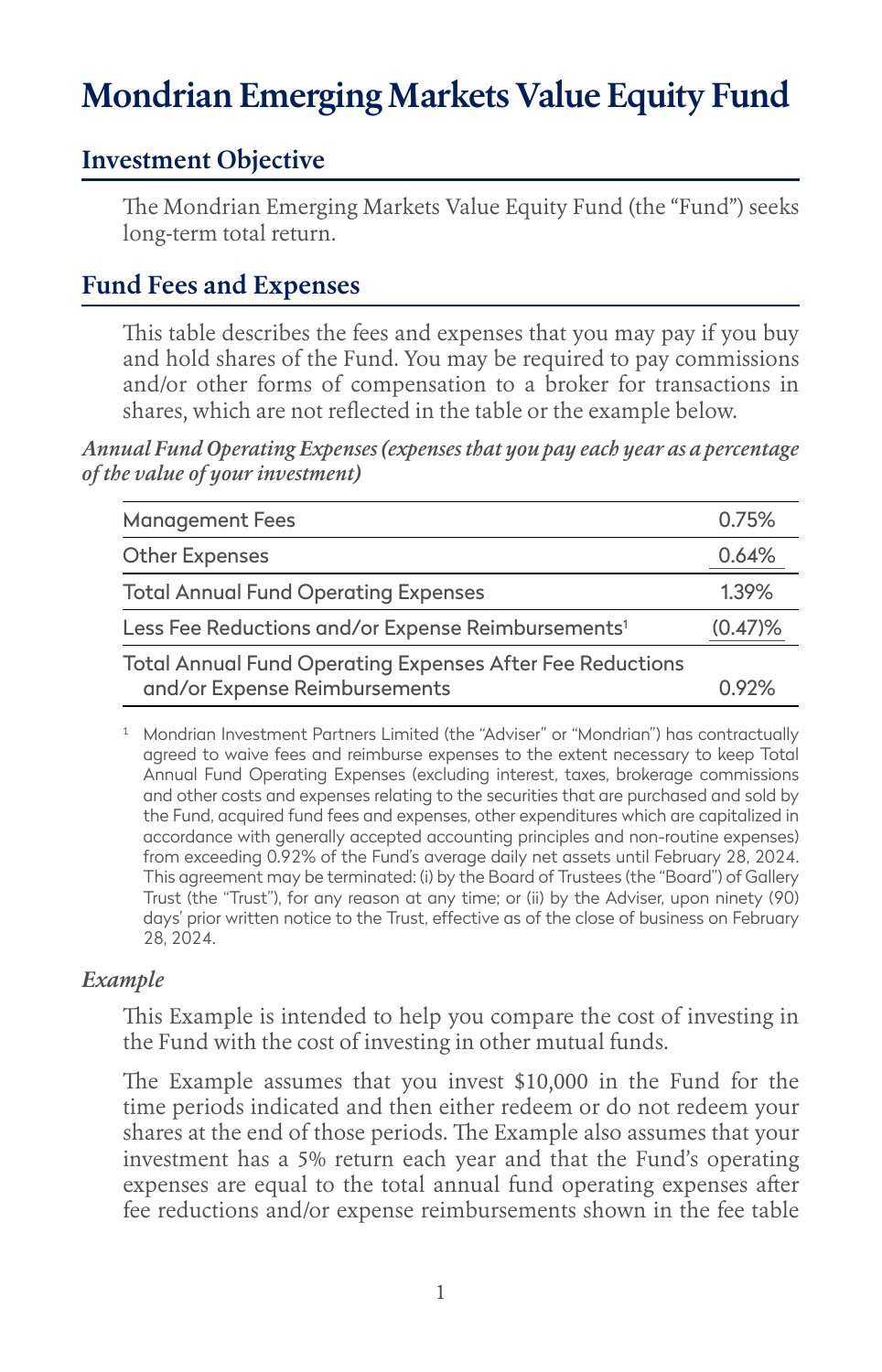through February 28, 2024, and total annual fund operating expenses thereafter. Although your actual costs may be higher or lower, based on these assumptions your costs would be:

| 1 Year | 3 Years | 5 Years | <b>10 Years</b> |
|--------|---------|---------|-----------------|
| 594    | \$345   | \$668   | \$1,585         |

#### *Portfolio Turnover*

The Fund pays transaction costs, such as commissions, when it buys and sells securities (or "turns over" its portfolio). A higher portfolio turnover rate may indicate higher transaction costs and may result in higher taxes when Fund shares are held in a taxable account. These costs, which are not reflected in total annual Fund operating expenses or in the example, affect the Fund's performance. During its most recent fiscal year, the Fund's portfolio turnover rate was 49% of the average value of its portfolio.

## **Principal Investment Strategies**

The Fund is an international fund and generally invests in equity securities of emerging market companies that, in the Adviser's opinion, are undervalued at the time of purchase based on fundamental value analysis employed by the Adviser. Under normal circumstances, the Fund invests at least 80% of its net assets, plus any borrowings for investment purposes, in the equity securities of emerging markets issuers. This 80% investment policy can be changed by the Fund upon 60 days' prior written notice to shareholders. For purposes of the Fund's 80% investment policy, equity securities do not include convertible securities that are not immediately convertible into equity securities.

Normally, the Fund will invest primarily in common stocks. The Fund may also invest in convertible securities and exchange-traded funds ("ETFs"). The Fund may purchase securities of non-U.S. issuers directly or indirectly in the form of American, European or Global depositary receipts or other securities representing underlying shares of non-U.S. issuers. Typically, the Fund invests in securities of approximately 40-60 companies.

The Fund may invest in securities issued in any currency and may hold foreign currency. The Fund may actively carry on hedging activities, and may invest in forward foreign currency exchange contracts to hedge currency risks associated with the purchase of individual securities denominated in a particular currency.

The Fund may invest in derivative instruments, principally futures contracts and forward contracts. The Fund typically uses derivatives as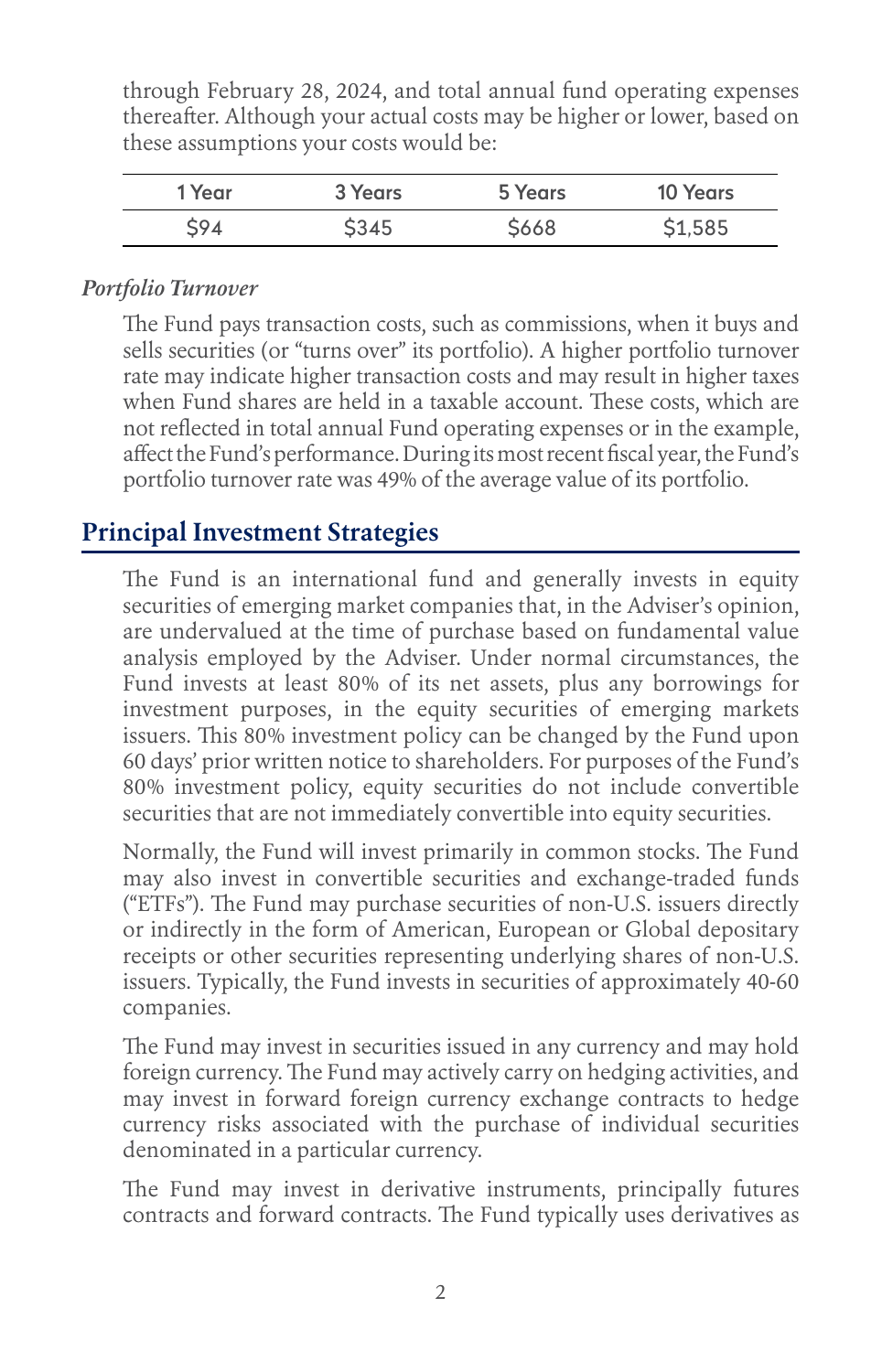a substitute for taking a position in the underlying asset or as part of a strategy designed to reduce exposure to other risks.

The Fund considers an "emerging market country" to be any country except the United States, Canada, and those in the MSCI EAFE Index. The Adviser considers an emerging market country security to be one that is issued by a company that exhibits one or more of the following characteristics: (1) the company's principal securities trading market is in an emerging market country; (2) while traded in any market, alone or on a consolidated basis, the company derives 50% or more of its annual revenues or annual profits from either goods produced, sales made or services performed in emerging market countries; (3) the company has 50% or more of its assets located in an emerging market country; or (4) the company is organized under the laws of, and has a principal office in, an emerging market country.

The Fund may invest in A-Shares of companies based in China that trade on the Shanghai Stock Exchange and the Shenzhen Stock Exchange through the Shanghai – Hong Kong and Shenzhen – Hong Kong Stock Connect programs ("Stock Connect"). Stock Connect is a mutual stock market access program designed to, among other things, enable foreign investments in China.

The Adviser's approach in selecting investments for the Fund is primarily oriented to individual stock selection and is value driven. In selecting stocks for the Fund, the Adviser identifies those stocks that it believes will provide high total return over a market cycle, taking into consideration movements in the price of the individual security and the impact of currency fluctuation on a United States domiciled, dollarbased investor. The Adviser conducts fundamental research on a global basis in order to identify securities that, in the Adviser's opinion, have the potential for long-term total return. This research effort generally centers on a value-oriented dividend discount methodology with respect to individual securities and market analysis that isolates value across country boundaries. The approach focuses on future anticipated dividends, and discounts the value of those dividends back to what they would be worth if they were being received today. In addition, the analysis typically includes a comparison of the values and current market prices of different possible investments. The Adviser's general management strategy emphasizes long-term holding of securities, although securities may be sold in the Adviser's discretion without regard to the length of time that they have been held. The Adviser considers material environmental, social, and governance ("ESG") factors as an integrated part of the investment process.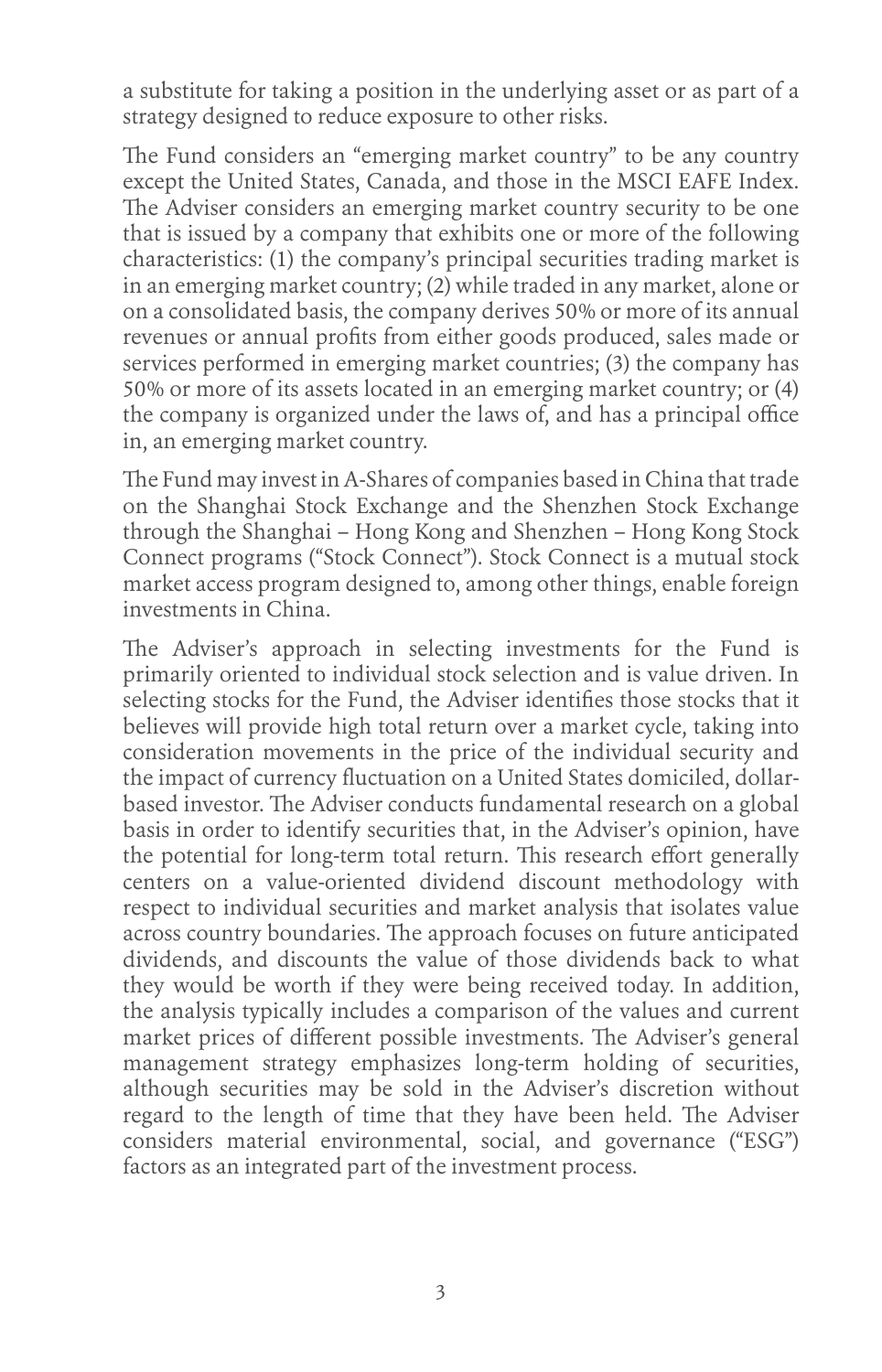The Fund may buy and sell portfolio securities actively. As a result, the Fund's portfolio turnover rate and transaction costs will rise, which may lower Fund performance and increase the likelihood of capital gain distributions.

## **Principal Risks**

As with all mutual funds, there is no guarantee that the Fund will achieve its investment objective. You could lose money by investing in the Fund. **A Fund share is not a bank deposit and is not insured or guaranteed by the Federal Deposit Insurance Corporation or any other government agency.** The principal risk factors affecting shareholders' investments in the Fund are set forth below.

**Equity Risk** – Since it purchases equity securities, the Fund is subject to the risk that stock prices may fall over short or extended periods of time. Historically, the equity market has moved in cycles, and the value of the Fund's securities may fluctuate from day to day. Individual companies may report poor results or be negatively affected by industry and/or economic trends and developments. The prices of securities issued by such companies may suffer a decline in response. These factors contribute to price volatility, which is the principal risk of investing in the Fund.

**Foreign Company Risk** – Investing in foreign companies, including direct investments and investments through depositary receipts, poses additional risks since political and economic events unique to a country or region will affect those markets and their issuers. These risks will not necessarily affect the U.S. economy or similar issuers located in the U.S. Securities of foreign companies may not be registered with the U.S. Securities and Exchange Commission (the "SEC") and foreign companies are generally not subject to the regulatory controls imposed on U.S. issuers and, as a consequence, there is generally less publicly available information about foreign securities than is available about domestic securities. Income from foreign securities owned by the Fund may be reduced by a withholding tax at the source, which tax would reduce income received from the securities comprising the Fund's portfolio. Foreign securities may also be more difficult to value than securities of U.S. issuers. In addition, periodic U.S. Government restrictions on investments in issuers from certain foreign countries may require the Fund to sell such investments at inopportune times, which could result in losses to the Fund. While depositary receipts provide an alternative to directly purchasing the underlying foreign securities in their respective national markets and currencies, investments in depositary receipts continue to be subject to many of the risks associated with investing directly in foreign securities.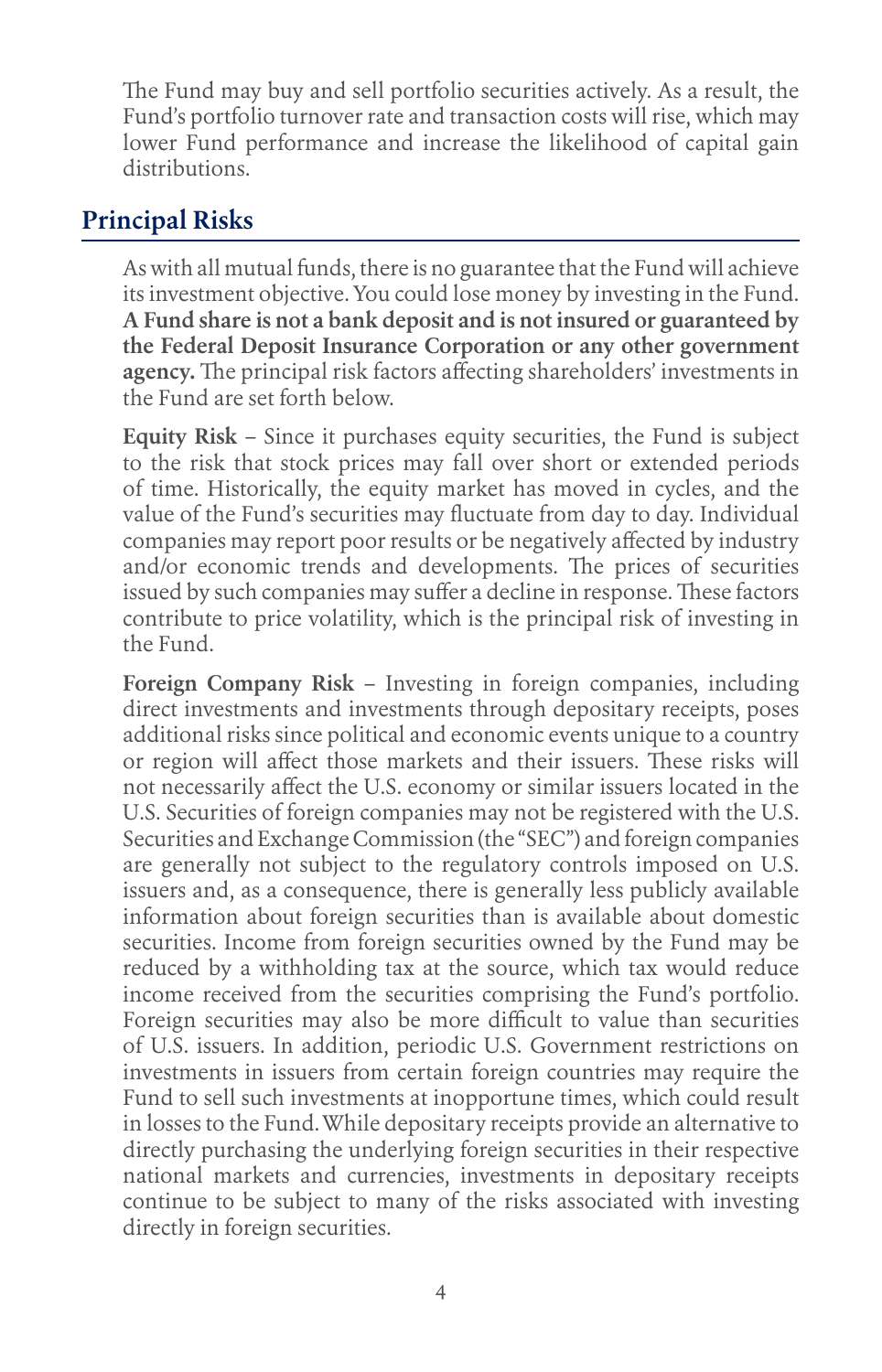**Emerging Markets Securities Risk** – The Fund's investments in emerging markets securities are considered speculative and subject to heightened risks in addition to the general risks of investing in foreign securities. Unlike more established markets, emerging markets may have governments that are less stable, markets that are less liquid and economies that are less developed. In addition, the securities markets of emerging market countries may consist of companies with smaller market capitalizations and may suffer periods of relative illiquidity; significant price volatility; restrictions on foreign investment; and possible restrictions on repatriation of investment income and capital. Furthermore, foreign investors may be required to register the proceeds of sales, and future economic or political crises could lead to price controls, forced mergers, expropriation or confiscatory taxation, seizure, nationalization or creation of government monopolies.

**Active Management Risk** – The Fund is subject to the risk that the Adviser's judgments about the attractiveness, value, or potential appreciation of the Fund's investments may prove to be incorrect. If the investments selected and strategies employed by the Fund fail to produce the intended results, the Fund could underperform in comparison to its benchmark index or other funds with similar objectives and investment strategies.

**Investment Style Risk** – The Fund pursues a "value style" of investing. Value investing focuses on companies with stocks that appear undervalued to the Adviser in light of factors such as the company's earnings, book value, revenues or cash flow. The Adviser's methodology for analyzing value may differ from other market approaches. If the Adviser's assessment of market conditions, or a company's value or its prospects for exceeding earnings expectations is inaccurate, the Fund could suffer losses or produce poor performance relative to other funds. In addition, "value stocks" can continue to be undervalued by the market for long periods of time.

**Foreign Currency Risk** – As a result of the Fund's investments in securities denominated in, and/or receiving revenues in, foreign currencies, the Fund will be subject to currency risk. Currency risk is the risk that foreign currencies will decline in value relative to the U.S. dollar or, in the case of hedging positions, that the U.S. dollar will decline in value relative to the currency hedged. In either event, the dollar value of an investment in the Fund would be adversely affected.

**Liquidity Risk** – Certain securities may be difficult or impossible to sell at the time and the price that the Fund would like. The Fund may have to accept a lower price to sell a security, sell other securities to raise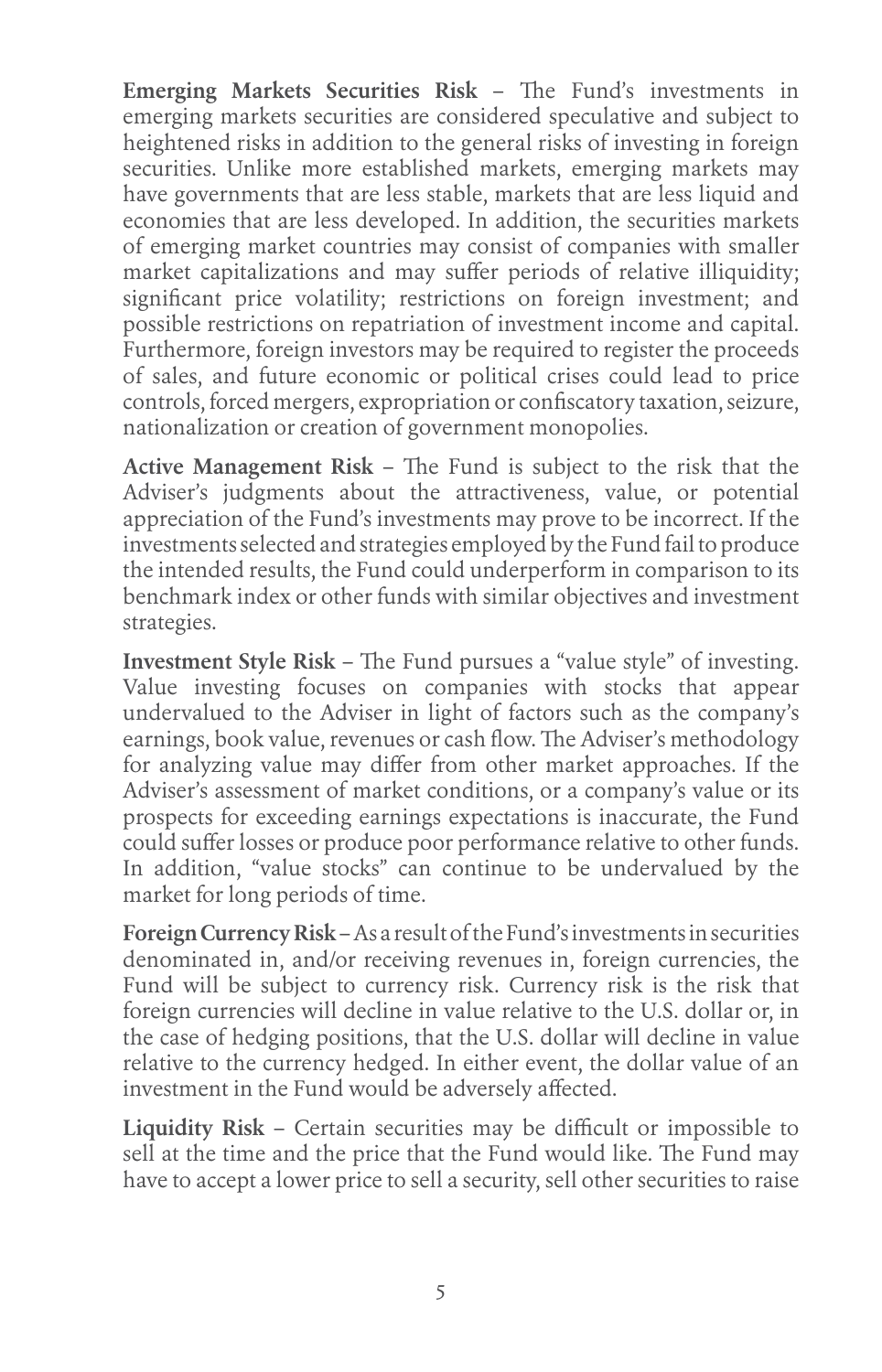cash, or give up an investment opportunity, any of which could have a negative effect on Fund management or performance.

**Depositary Receipts Risk** – Investments in depositary receipts may be less liquid and more volatile than the underlying securities in their primary trading market. If a depositary receipt is denominated in a different currency than its underlying securities, the Fund will be subject to the currency risk of both the investment in the depositary receipt and the underlying security. Holders of depositary receipts may have limited or no rights to take action with respect to the underlying securities or to compel the issuer of the receipts to take action. The prices of depositary receipts may differ from the prices of securities upon which they are based. Certain of the depositary receipts in which the Fund invests may be unsponsored depositary receipts. Unsponsored depositary receipts may not provide as much information about the underlying issuer and may not carry the same voting privileges as sponsored depositary receipts. Unsponsored depositary receipts are issued by one or more depositaries in response to market demand, but without a formal agreement with the company that issues the underlying securities.

**Stock Connect Investing Risk** – Trading through Stock Connect is subject to a number of restrictions that may affect the Fund's investments and returns, including a daily quota that limits the maximum net purchases under Stock Connect each day. In addition, investments made through Stock Connect are subject to relatively untested trading, clearance and settlement procedures. Moreover, A-Shares purchased through Stock Connect generally may only be sold or otherwise transferred through Stock Connect. The Fund's investments in A-Shares purchased through Stock Connect are generally subject to Chinese securities regulations and listing rules. While overseas investors currently are exempt from paying capital gains or value added taxes on income and gains from investments in A-Shares purchased through Stock Connect, these tax rules could be changed, which could result in unexpected tax liabilities for the Fund. Stock Connect operates only on days when both the Chinese and Hong Kong markets are open for trading and when banks in both markets are open on the corresponding settlement days. Therefore, the Fund may be subject to the risk of price fluctuations of A-Shares when Stock Connect is not trading.

**Exchange-Traded Funds Risk** – ETFs are pooled investment vehicles, such as registered investment companies and grantor trusts, whose shares are listed and traded on U.S. and non-U.S. stock exchanges or otherwise traded in the over-the-counter market. To the extent that the Fund invests in ETFs, the Fund will be subject to substantially the same risks as those associated with the direct ownership of the securities in which the ETF invests, and the value of the Fund's investment will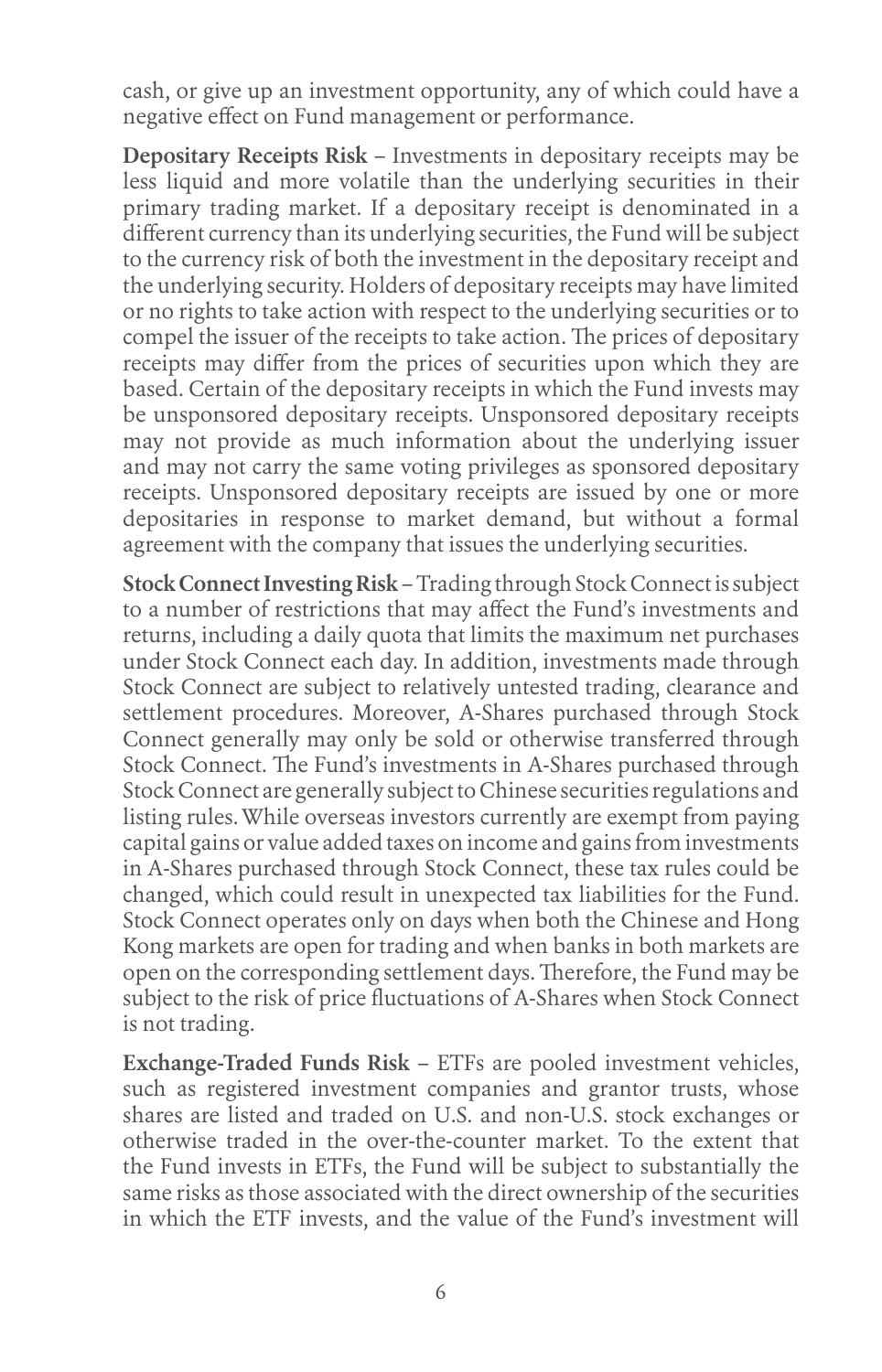fluctuate in response to the performance of the ETF's holdings. ETFs typically incur fees that are separate from those of the Fund. Accordingly, the Fund's investments in ETFs will result in the layering of expenses such that shareholders will indirectly bear a proportionate share of the ETFs' operating expenses, in addition to paying Fund expenses.

**Portfolio Turnover Risk** – Due to its investment strategies, the Fund may buy and sell securities frequently. This may result in higher transaction costs and additional capital gains tax liabilities.

**Large Purchase and Redemption Risk** – Large purchases or redemptions of the Fund's shares may force the Fund to purchase or sell securities at times when it would not otherwise do so, and may cause the Fund's portfolio turnover rate and transaction costs to rise, which may negatively affect the Fund's performance and have adverse tax consequences for Fund shareholders.

**Convertible Securities Risk** – The value of a convertible security is influenced by changes in interest rates (with investment value declining as interest rates increase and increasing as interest rates decline) and the credit standing of the issuer. The price of a convertible security will also normally vary in some proportion to changes in the price of the underlying common stock because of the conversion or exercise feature.

**Derivatives Risk** – The Fund's use of forward contracts and futures contracts is subject to market risk, leverage risk, correlation risk, liquidity risk and hedging risk. Market risk is described elsewhere in this section. Leverage risk is the risk that the use of leverage may amplify the effects of market volatility on the Fund's share price and may also cause the Fund to liquidate portfolio positions when it would not be advantageous to do so in order to satisfy its obligations. Correlation risk is the risk that changes in the value of the derivative may not correlate perfectly or at all with the underlying asset, rate or index. Liquidity risk is described elsewhere in this section. Hedging risk is the risk that derivatives instruments used for hedging purposes may also limit any potential gain that may result from the increase in value of the hedged asset. To the extent that the Fund engages in hedging strategies, there can be no assurance that such strategy will be effective or that there will be a hedge in place at any given time. The Fund's use of forward contracts is also subject to credit risk and valuation risk. Credit risk is the risk that the counterparty to a derivative contract will default or otherwise become unable to honor a financial obligation. Valuation risk is the risk that the derivative may be difficult to value. Each of these risks could cause the Fund to lose more than the principal amount invested in a derivative instrument.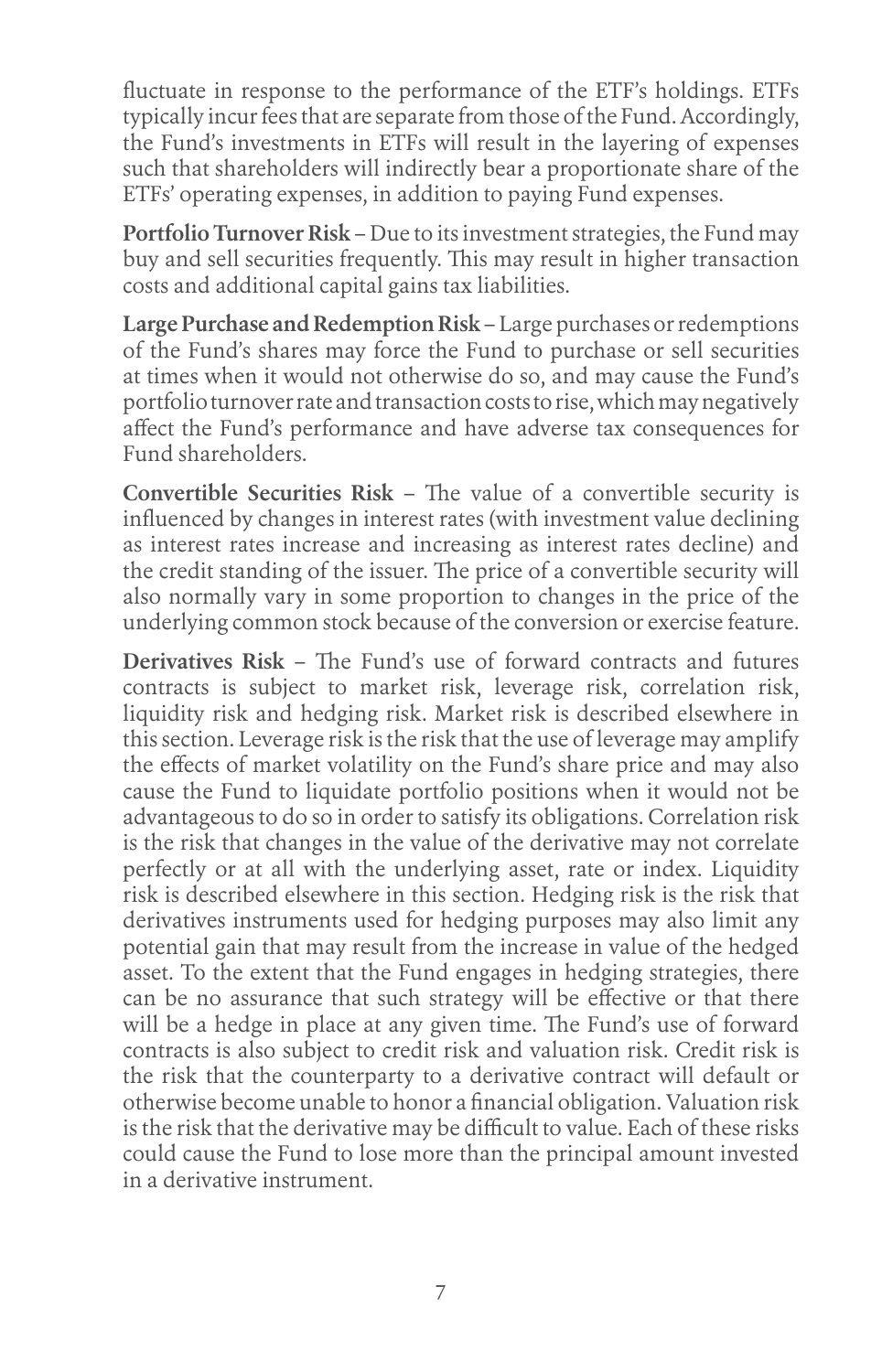**Market Risk** – The prices of and the income generated by the Fund's securities may decline in response to, among other things, investor sentiment, general economic and market conditions, regional or global instability, and currency and interest rate fluctuations. In addition, the impact of any epidemic, pandemic or natural disaster, or widespread fear that such events may occur, could negatively affect the global economy, as well as the economies of individual countries, the financial performance of individual companies and sectors, and the markets in general in significant and unforeseen ways. Any such impact could adversely affect the prices and liquidity of the securities and other instruments in which the Fund invests, which in turn could negatively impact the Fund's performance and cause losses on your investment in the Fund.

The companies in which the Fund may invest may lag the performance of smaller capitalization companies because such companies may experience slower rates of growth than smaller capitalization companies and may not respond as quickly to market changes and opportunities.

## **Performance Information**

The bar chart and the performance table below illustrate the risks and volatility of an investment in the Fund by showing changes in the Fund's performance from year to year and by showing how the Fund's average annual total returns for 1, 5 and 10 years compare with those of a broad measure of market performance. Of course, the Fund's past performance (before and after taxes) does not necessarily indicate how the Fund will perform in the future. Updated performance information is available on the Fund's website at www.mondrian.com/mutualfunds or by calling toll-free to 888-832-4386.

The Fund operated as the Laudus Mondrian Emerging Markets Fund (the "Emerging Markets Predecessor Fund"), a series of Laudus Trust, prior to the Fund's acquisition of the assets and assumption of the liabilities of the Emerging Markets Predecessor Fund on September 24, 2018 (the "Emerging Markets Reorganization"). As a result of the Emerging Markets Reorganization, the Fund assumed the performance and accounting history of the Emerging Markets Predecessor Fund. Accordingly, performance figures for the Fund for periods prior to the date of the Emerging Markets Reorganization represent the performance of the Emerging Markets Predecessor Fund. The performance figures have not been adjusted to reflect the Fund's expenses. The Fund's expenses are different than those of the Emerging Markets Predecessor Fund. If the Emerging Markets Predecessor Fund's performance information had been adjusted to reflect the Fund's expenses, the performance would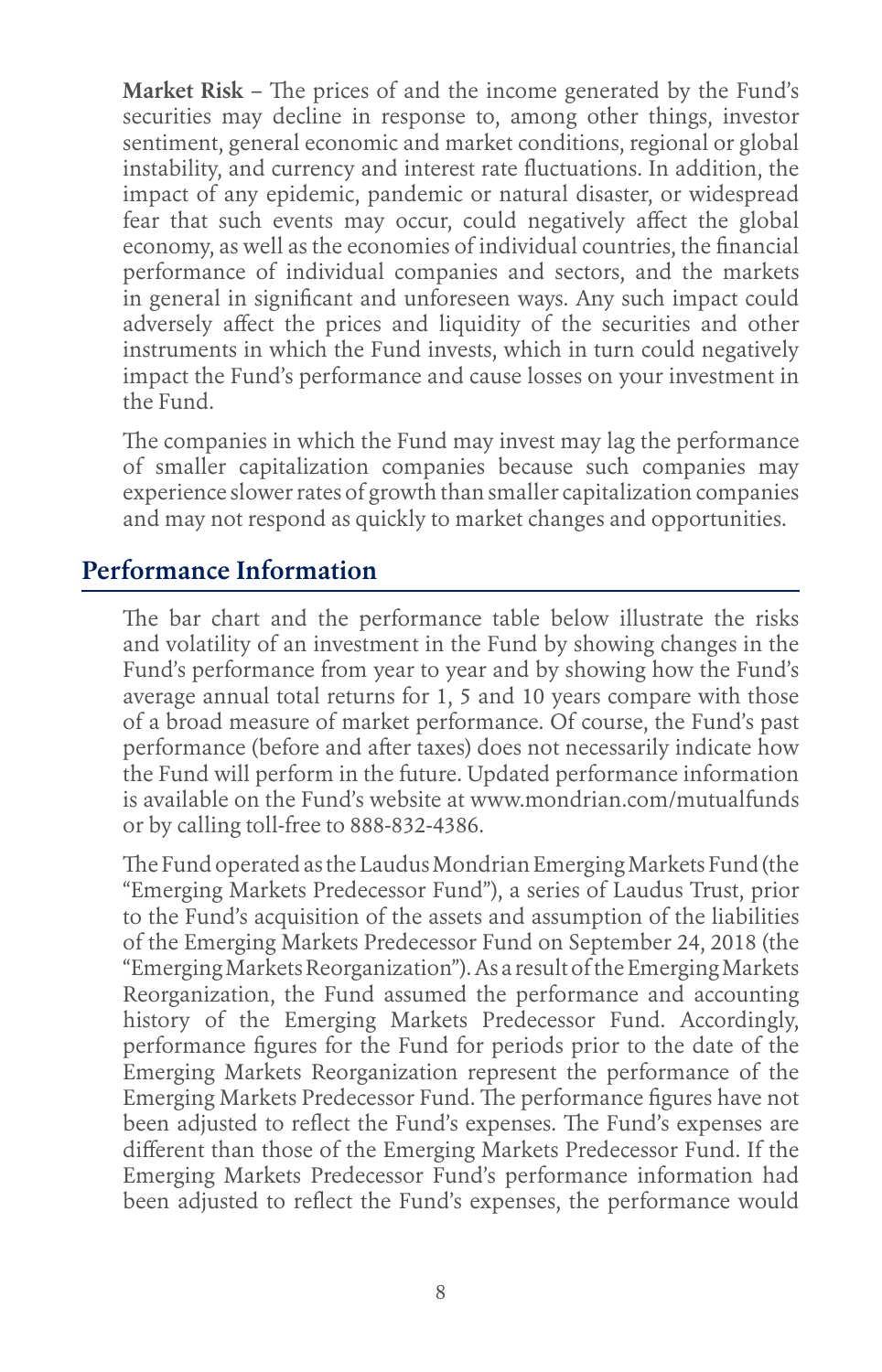have been different for a given period depending on the expenses incurred by the Emerging Markets Predecessor Fund for that period.



#### *Annual Total Returns*

#### *Average Annual Total Returns for Periods Ended December 31, 2021*

This table compares the Fund's average annual total returns for the periods ended December 31, 2021 to those of an appropriate broad based index.

After-tax returns are calculated using the historical highest individual federal marginal income tax rates and do not reflect the impact of state and local taxes. Your actual after-tax returns will depend on your tax situation and may differ from those shown. After-tax returns shown are not relevant to investors who hold their Fund shares through taxdeferred arrangements, such as 401(k) plans or individual retirement accounts ("IRAs").

Returns after taxes on distributions and sale of Fund shares may be higher than before-tax returns when a net capital loss occurs upon the redemption of Fund shares.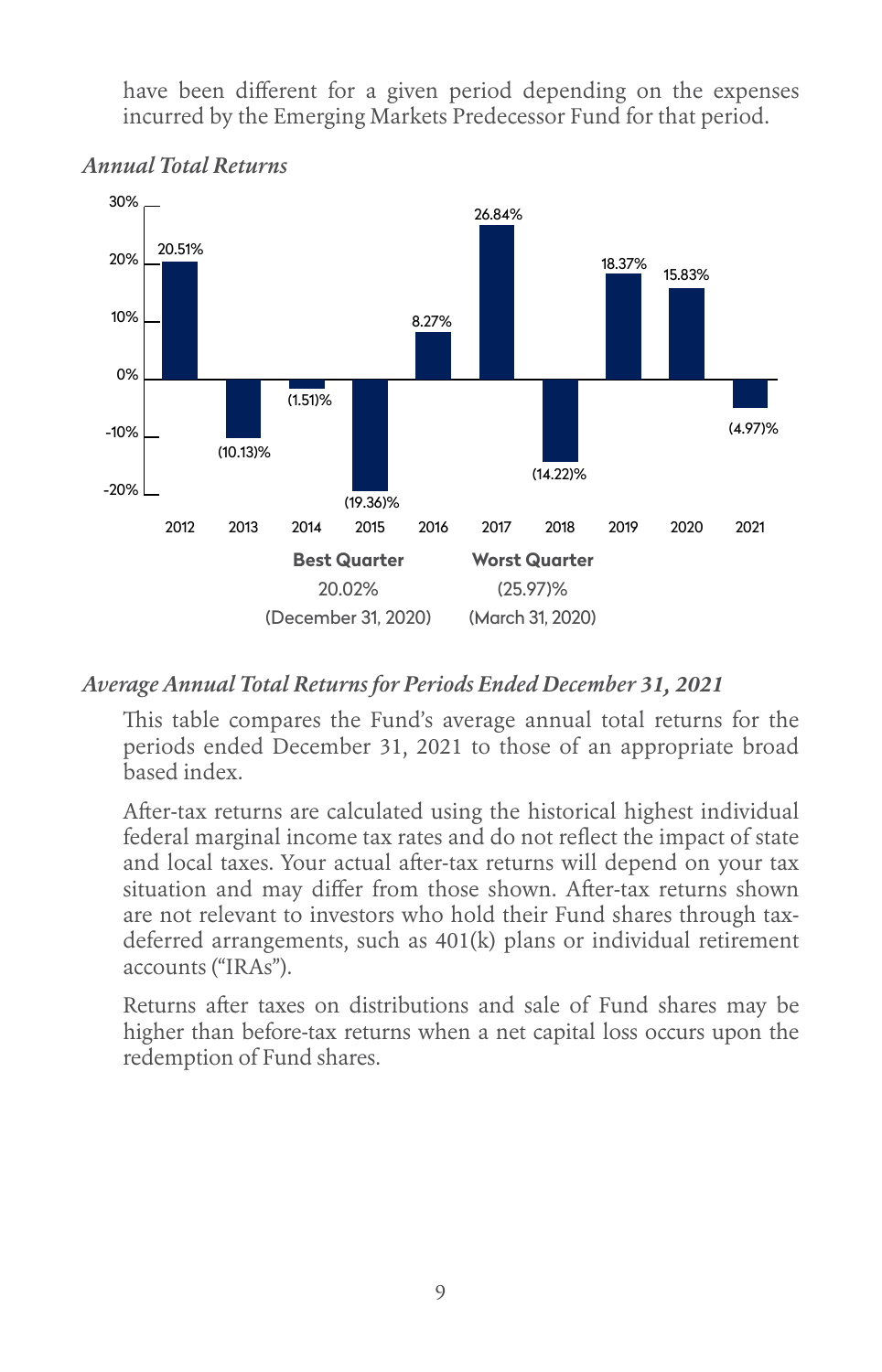|                                                                                                                                 | 1 Year     | 5 Years  | 10 Years |
|---------------------------------------------------------------------------------------------------------------------------------|------------|----------|----------|
| <b>Return Before Taxes</b>                                                                                                      | $(4.97)\%$ | 7.23%    | 2.82%    |
| Return After Taxes on Distributions                                                                                             | (5.12)%    | $6.06\%$ | 1.81%    |
| Return After Taxes on Distributions and Sale<br>of Fund Shares                                                                  | $(2.63)\%$ | 5.35%    | 1.82%    |
| MSCI Emerging Markets Index (Net) (reflects<br>no deduction for fees, expenses, or taxes<br>(except foreign withholding taxes)) | $(2.54)$ % | 9.87%    | 5.49%    |

### **Investment Adviser**

Mondrian Investment Partners Limited serves as investment adviser to the Fund.

### **Portfolio Managers**

Andrew Miller, Chief Investment Officer — Emerging Markets Equities Team, has managed the Fund since its inception in 2018 and managed the Emerging Markets Predecessor Fund since its inception in 2007.

Ginny Chong, CFA, Head of Chinese Equities, Senior Portfolio Manager, has managed the Fund since its inception in 2018 and managed the Emerging Markets Predecessor Fund since its inception in 2007.

#### **Purchase and Sale of Fund Shares**

You may generally purchase or redeem shares on any day that the New York Stock Exchange ("NYSE") is open for business.

To purchase shares of the Fund for the first time, you must invest at least \$50,000. Subsequent investments must be at least \$100. The Fund may accept investments of smaller amounts in its sole discretion.

If you received shares of the Fund as a result of its reorganization, you will not be subject to the Fund's minimum investment requirements.

If you own your shares directly, you may redeem your shares by contacting the Fund directly by mail at: Mondrian Funds, P.O. Box 588, Portland, ME 04112 (Express Mail Address: Mondrian Funds, c/o Atlantic Shareholder Services, LLC, Three Canal Plaza, Ground Floor, Portland, ME 04101) or telephone at 888-832-4386.

If you own your shares through an account with a broker or other financial intermediary, contact that broker or financial intermediary to redeem your shares. Your broker or financial intermediary may charge a fee for its services in addition to the fees charged by the Fund.